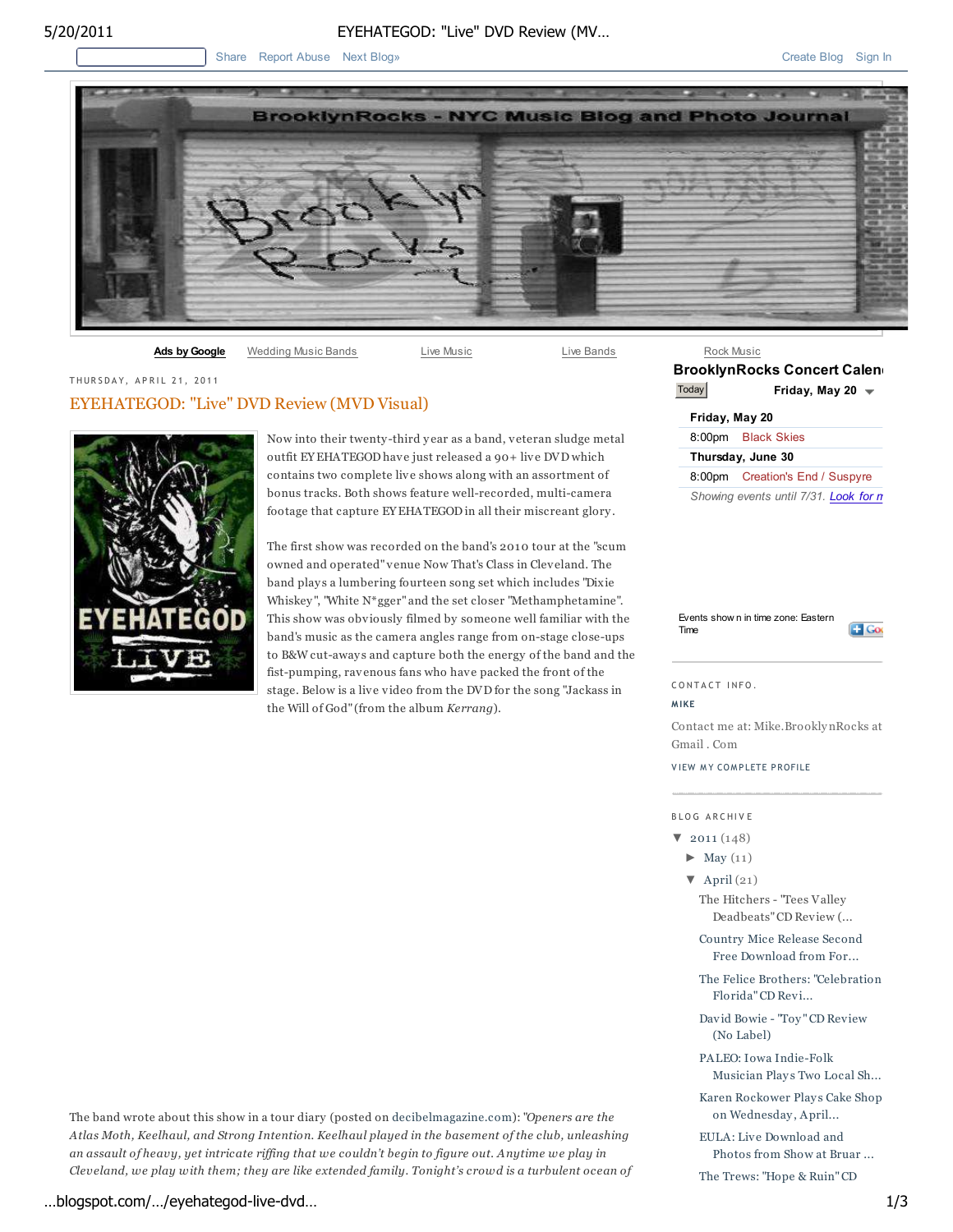# 5/20/2011 EYEHATEGOD: "Live" DVD Review (MV…

*flying bodies and the usual blood and broken stuff. A huge skinhead that nobody wants to fuck with and who we guarantee has never heard of us before keeps getting on stage, gets pushed off, gets back up, and is taking up way too much space on a stage with only barely enough room for five. He decides he's gonna lay down in Mike's zone. Bad move. At first none of us knew what to do with this dude, then Mike starts spitting all over him while he was laying on stage, which then escalated to the guy catching the iron base of the mic stand in the back of the neck. He finally got off of the stage. All in all, a great night, all captured on five camera angles by our friends at Digital Live. The night ends with the fucking bonehead getting in a fight (surprise surprise!) with some guy, then a bouncer, and then the owner of the club. Wild.*"

The second show was recorded at the Otto Bar in Baltimore on  $10/23/09$  and this show's eleven tracks has no ov erlap with the Cleveland show. Highlights from this show are "\$30 Bag", "Kill Y our Boss" and "Serv ing Time in the Middle of Nowhere". Mike IX Williams interacts a bit more with the audience at this show with some crowd baiting ("*If you're gonna throw shit at us at least throw money. Quarters are fine.*") and calls for "heroin and black girls". This too is a solid show - it appears to hav e been filmed from the house cameras which gives it a bit more gloss with some of the "above the crowd" camera angles. (Unfortunately, I couldn't find any videos from the DVD posted online for this show so I've included an audience video from the show for the song "Kill Y our Boss".)

Review (The Trews Reco...

Tommy Bolin -"Teaser Redux" CD Review (Samson Reco...

Noel Redding - "The Redding Experience" DVD Review...

Bobby Birdman Announces New 7 " // NY C Show with Y A...

The Handsome Men Make Their NY C Debut at Arlene's ...

Holy Grail, Cauldron and Wizardry Play Union Pool ...

EY EHATEGOD: "Liv e" DVD Review (MVD Visual)

The Residents: "Not Available" CD Review (MVD Audi...

Jeffrey Lee Pierce: "Anarchic  $B$ lues - Live In  $S$ lov...

Pentagram - "Last Rites" CD Review (Metal Blade)

EULA Plays Record Release Show at Bruar Falls on S...

Jeremy Jay : Stream "Dream Diary" / Disc To Be Rele...

High Horse - CD EP Review (w/ members of The Necro...

Hammer No More The Fingers: J. Robbins Produced In...

- ► March (39)
- ► February (33)
- $\blacktriangleright$  January (44)
- $\blacktriangleright$  2010 (431)
- $\blacktriangleright$  2009 $(383)$
- ► 2008 (337 )
- $\blacktriangleright$  2007 (431)
- $2006(113)$

## MUSIC LINKS

Blabbermouth

Brav ewords.com > Where Metal Liv es! Rock Concert Tickets SMN News > Heavy Metal News Woodstock.com

Y ou Sing, I Write

B R O O K L YN C L UB S

Music Hall of Williamsburg Southpaw The Trash Bar

There are six bonus tracks which include three songs filmed live in Vienna, Austria in 2010 ("Shoplift", "Run It To The Ground" and "Shinobi") and three v ideos ("Sister Fucker" and the disturbing promo videos for "Anxiety Hangov er" and "Age of Bootcamp").